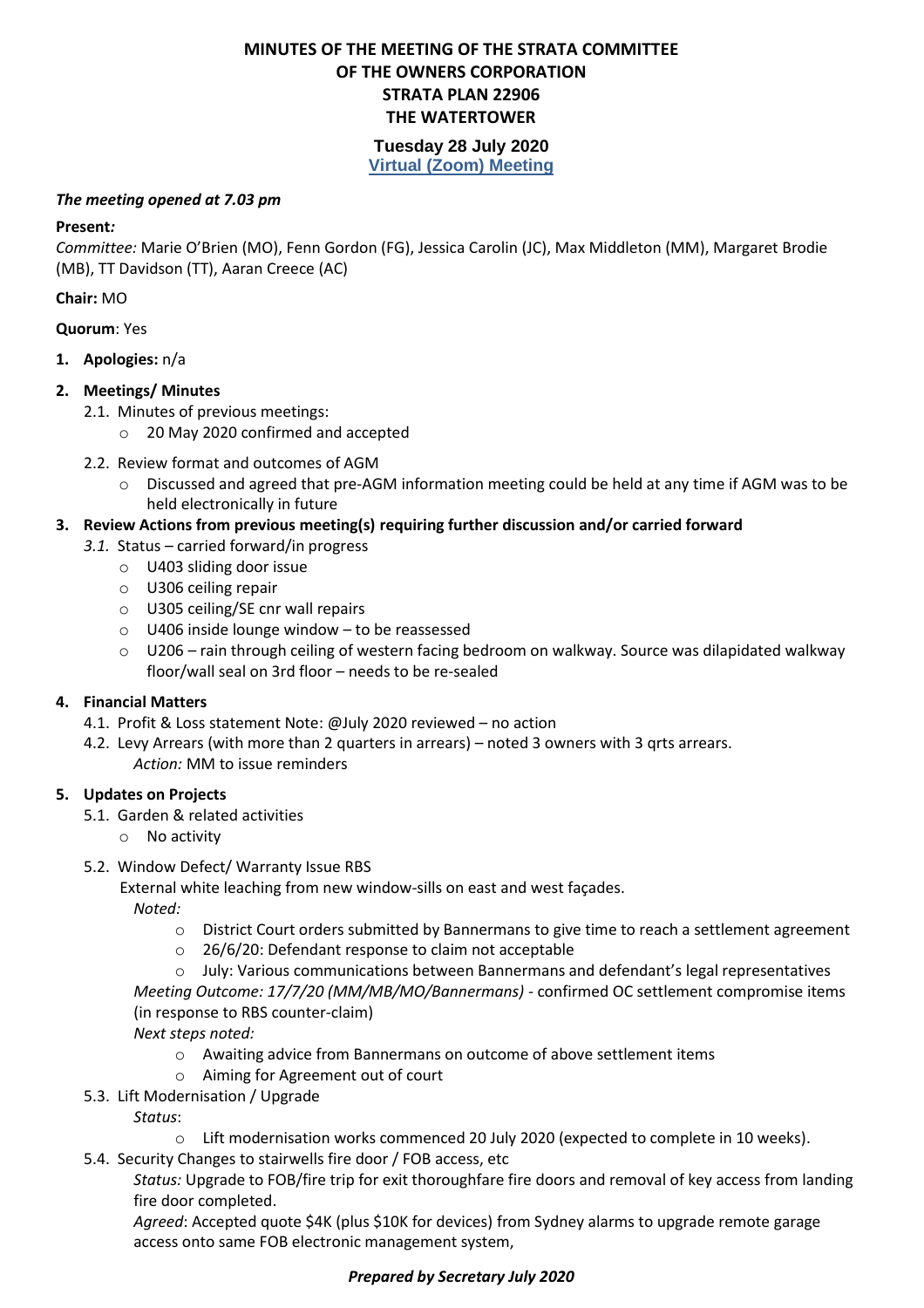*Action*: MM to confirm quote and arrange for work to be undertaken

- 5.5. Lighting upgrade in basement and ground level car parks
- *Status*: Completed (close)
- 5.6. COVID-19

*Noted:* Additional sanitising stations installed.

- *Noted:* Committee extended thanks to Max and Tom for weekend work involved.
- 5.7. Transport NSW proposed station accessibility upgrade. *Status:* NSW Planning submissions closed 24 June 2020 – submissions available on public domain

## **6. Building Management & Maintenance**

6.1. U305 – leak (plumbing) through kitchen ceiling *Action/Status:* MM to address and arrange substrata plumbing and internal repairs

6.2. U602 – leak (rain) from roof into ceiling light fitting *Action/Status:* MM arranged light fitting to be disarmed and inspection and roof repairs planned for 31 July

## **7. Strata Administration & Compliance**

- 7.1. Annual Fire Safety Statement 2020
	- *Status:* Outstanding certifiers defects (from August 2019 report) and other in July 2020 to be actioned. *Action:* MM to continue to progress to meet Sydney City Council 2020 compliance deadline
- 7.2. Annual Height Safety Certification completed (May 20) close

7.3. Annual Building Insurance confirmed as follows (close):

*Broker:* AON

*Insurer:* Longitude Insurance (underwritten by Chubb Insurance and Swiss Re) *Sum Insured:* \$28,825,406 (Building) *Premium:* \$30,164

- 7.4. Garbage (general waste) bin allocation by Sydney City Council *Noted*: Current individual rates provides for only 2x1100 ltr bins / 2 pick ups per week. Extra bins would attract higher rates for all individual owners. *Agreed:* Number of general waster bins (2) to remain unchanged (close)
- **8. Other incidents/activities/complaints, etc.**

## *8.1.* Reported incidents noted:

- o *May 20 –* U5 bike stolen from basement (no action close)
- o *8/6/20:* U314 bike stolen from basement (no action close)
- o *29/5/20:* U103 vibration noise identified (now close)
- o *17/7/20:* Front glass door override switch removed in Electrical Room now rectified (close).
- o *17/7/20:* Main electricity meters for 5 apartments on level 1 switched off now rectified (close)
- 8.2. Complaints
	- o U111 concerning U113's a/c condensation on ground floor car park *Action:* MM to discuss with owner re providing drainage
	- o U316 concerning U313's breach of by-law and other matters *Action:* FG/MO to draft letter to U313

# **9. Inward correspondence received (not previously covered or in pipeline) requiring review/decisions/noting**

- 9.1. Wave1 request to lease area to install radio mast(s) on rooftop to support contractor's data and communications for various works along railway corridor over next 1 to 3 years.
	- *Agreed:* –To decline offer on the grounds of:
		- o Antennae unsightly and visible above our roof line.
		- o Need to oversee and provide access for contractors to manage the installation and maintenance.
		- o Risk of roof damage (as experienced from previous contractors on a number of occasions).
		- o Noise disturbance to roof top apartment residents during installation, etc .
		- o Agreement/lease complexity from our perspective.
		- o Time and cost to conduct EGM for owners approval.
		- o Lease fees unlikely to be substantive compensation.

# **10. Other New Business**

- o *AC: re* CCTV in building
	- *Agreed: Not to progress (closed)*

# **11. Next meetings:**

o Strata Committee 22 September 2020

# *The meeting closed at 8.54pm*

# *Prepared by Secretary July 2020*